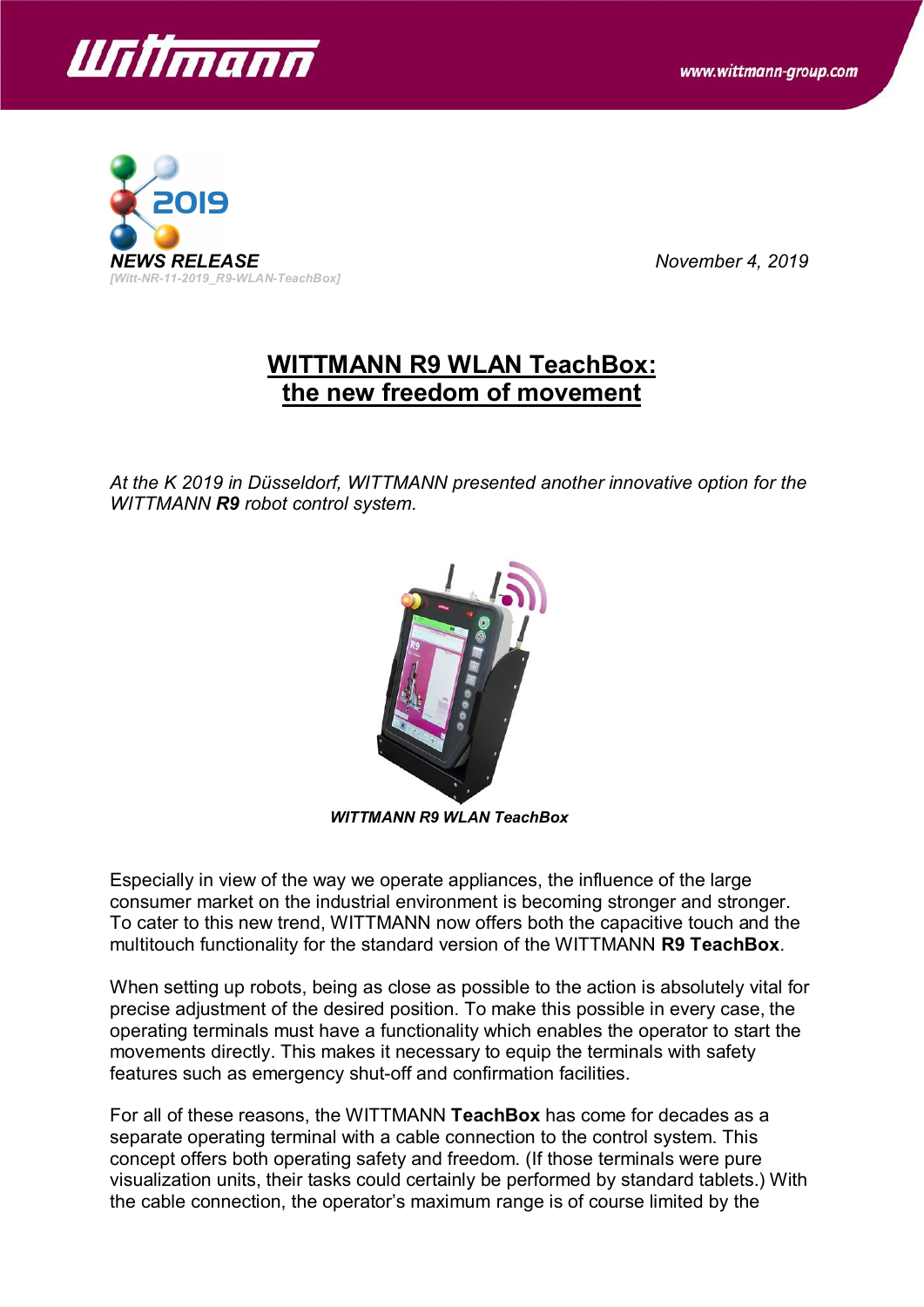

length of the cable – a definite handicap especially when working on large machines and/or large automation systems. The longer cables required there interfere with the traffic on travel paths, are more easily damaged or become trip hazards. The **R9 WLAN TeachBox**, a safe industrial operating terminal without cable has been designed to solve precisely this type of problem.

Safe data transmission is effected via redundant radio transmission, combined with an active link to the corresponding base station. As soon as the link has been established, the safety functions such as emergency shut-off, confirmation switch and key switch are activated, which becomes visible to the operator through the actively illuminated emergency shut-off switch. For safety data transmission, "Black Channel" communication technology is used.

Thanks to the use of a TÜV-certified safety concept, the WITTMANN **R9 WLAN TeachBox** is ready for industrial use.

------------------------------

The WITTMANN Group is a worldwide leader in the production of injection molding machines, robots and peripheral equipment for the plastics processing industry, headquartered in Vienna/Austria and consisting of two main divisions: WITTMANN BATTENFELD and WITTMANN. These two divisions jointly operate the companies of the WITTMANN Group with eight production plants in five countries. Additional sales and service companies are active in 34 facilities in important plastics markets around the world.

WITTMANN BATTENFELD pursues the further expansion of its market position as an injection molding machine manufacturer and specialist for state-of-the-art plastic processing technologies. As a supplier of comprehensive, modern machine technology in modular design, the company meets both present and future market demands for plastics injection molding equipment.

The WITTMANN product portfolio includes robots and automation systems, material handling systems, dryers, gravimetric and volumetric blenders, granulators, temperature controllers and chillers. With this diversified range of peripheral units, WITTMANN offers plastics processors solutions to cover all production requirements, ranging from independent production cells to integrated plant-wide systems. The integration of these various segments under the umbrella of the WITTMANN Group has led to complete connectivity between the various product lines. This integration has greatly benefited plastics processing users, who are increasingly looking for seamless production, including automation and peripheral functions.

------------------------------